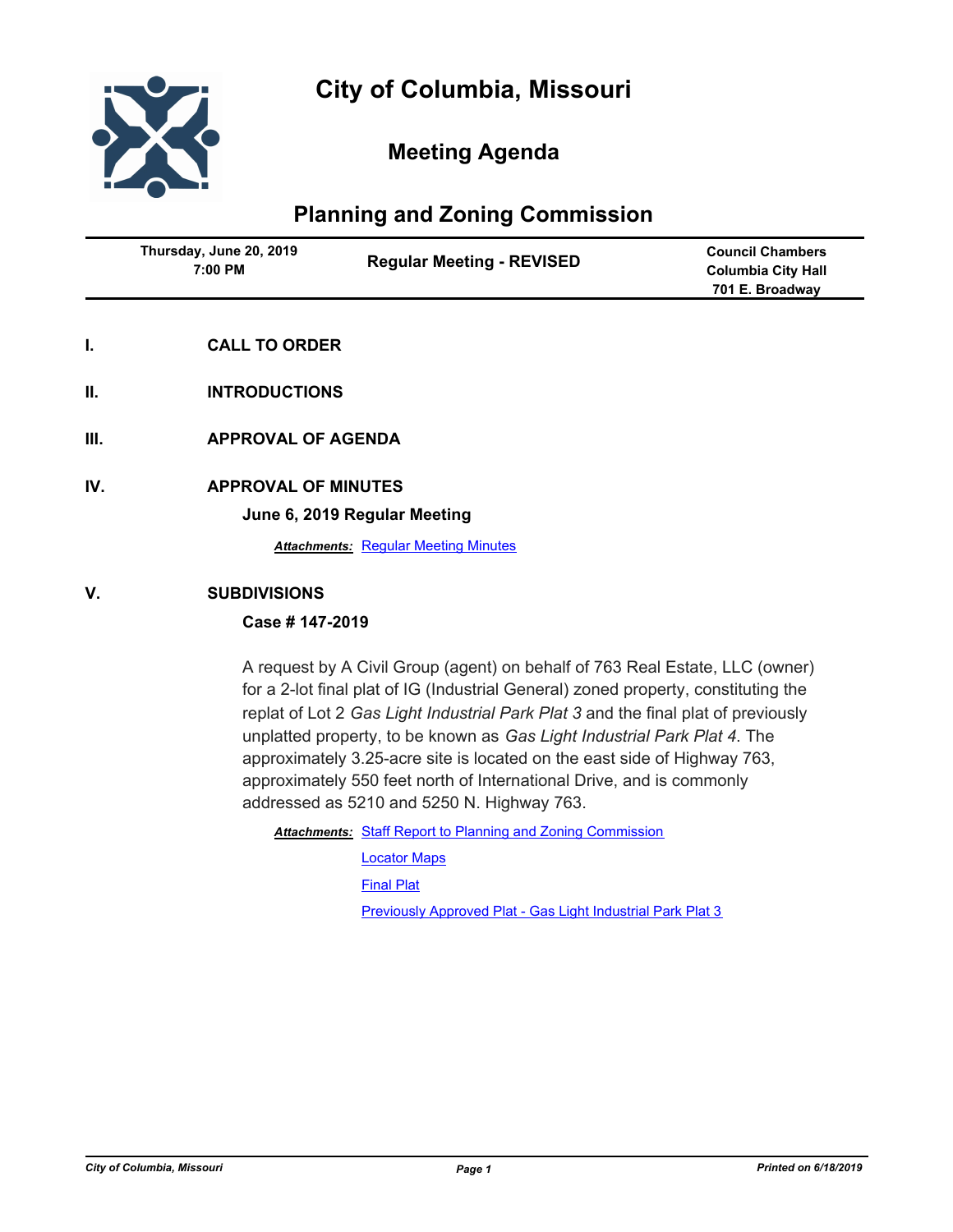## **VI. PUBLIC HEARINGS**

### **Case # 131-2019**

A request by Crockett Engineering (agent) on behalf of Fifth Street Properties, LLC and the Broadway Office Park Condominium Association (owners) for a major amendment to the Lake Broadway Lot 4A PD Plan. Modifications to the plan include a newly-designed building on Lot 4A, redesigned parking areas and drive aisles, and an additional vehicular access point from the Gary Street to the north. The subject site is located southeast of the intersection of Pershing Road and Gary Street, and contains 2.27 acres. **(This item was tabled at the June 6, 2019 Planning Commission meeting).**

Attachments: [Staff Report to the Planning and Zoning Commission](http://gocolumbiamo.legistar.com/gateway.aspx?M=F&ID=424e6e0b-f700-4fcb-b63b-26cdb74e1221.docx) [PD Plan](http://gocolumbiamo.legistar.com/gateway.aspx?M=F&ID=0c2dec09-a79e-4c78-a374-697ba352db9e.pdf) [Locator Maps](http://gocolumbiamo.legistar.com/gateway.aspx?M=F&ID=f9b000ef-084f-4d93-8589-75f4d5de1a8e.pdf)

## **Case # 142-2019**

A request by Crockett Engineering (agent), on behalf of SBSR Properties, LLC (owners), to rezone 0.85 acres from R-2 (Two Family Dwelling) to R-MF (Multiple Family Dwelling). The subject site is located at the northwest corner of Clark Lane and McKee Street.

Attachments: [Staff Report to Planning and Zoning Commission](http://gocolumbiamo.legistar.com/gateway.aspx?M=F&ID=6b7365c0-ce8a-4932-910a-814004567bcf.docx) [Locator Maps](http://gocolumbiamo.legistar.com/gateway.aspx?M=F&ID=a1bf3bad-e6fc-4b85-909d-ff003b999ed1.pdf) [Public Correspondence](http://gocolumbiamo.legistar.com/gateway.aspx?M=F&ID=68454d7d-2247-4b69-9aed-ce37867e12ea.pdf)

#### **Case # 143-2019**

A request by A Civil Group (agent) on behalf of The Callaway Bank (owner) for a rezoning of 32.38 acres of property including Lots 1502, C1502, 1503, C1503, 1504 and C1504 of Auburn Hills Plat 15 and Lots 1202 and 1203 of Auburn Hills Plat 12. The request would rezone the property from Planned Development (PD) to a mix of Mixed-use Corridor (M-C), Mixed use-Neighborhood (M-N), and Mixed-use Office (M-OF). The property is generally located east of N. Hwy. 763, north of Brown School Road, south of International Drive and west of Edenton Drive.

Attachments: [Staff Report to Planning and Zoning Commission](http://gocolumbiamo.legistar.com/gateway.aspx?M=F&ID=4d40a61d-d971-4dd8-b3b2-04cfbae432f5.docx)

[Locator Maps](http://gocolumbiamo.legistar.com/gateway.aspx?M=F&ID=3e23c93b-e9c6-4a4a-92fb-c8184cf40c0a.pdf) [Zoning Exhibit](http://gocolumbiamo.legistar.com/gateway.aspx?M=F&ID=3f6a2f83-6302-47aa-9711-14c2c241654c.pdf) [Previously approved zoning \(Ord. 017005\)](http://gocolumbiamo.legistar.com/gateway.aspx?M=F&ID=aa138e91-e201-4a2f-82cd-67cc91f462b7.pdf) [Auburn Hills South 32.8 Acres C-P Plan](http://gocolumbiamo.legistar.com/gateway.aspx?M=F&ID=884326a2-6806-4c40-8dd2-29d4cdf0c8a7.pdf)